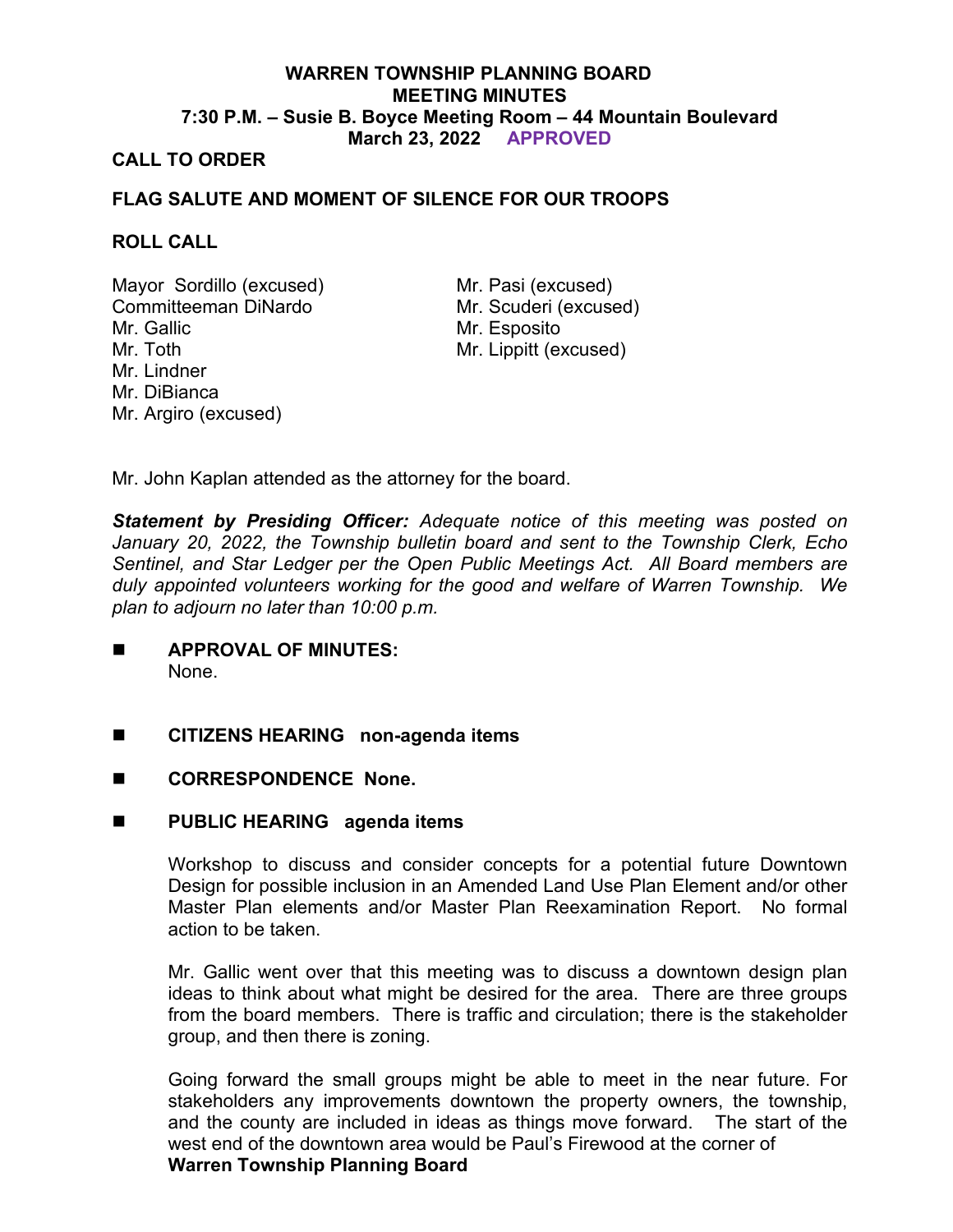#### **Meeting Minutes March 23, 2022 Page 2**

Mountain Blvd ext.and Washington Valley to the east around 41 Mountain Blvd, the Village Square or just beyond. On the south side the area starts around where the Warrenbrook Pool complex is to north at around 58 Mount Bethel Road. Some specific areas would not be included .

Mr. DiBianca spoke about how changing the traffic pattern of downtown may include areas outside of the area just mentioned. Mr. Gallic feels they should keep the scope relatively tight.

There are incentives that help development for property owners if they might see a huge upside. Some buildings may be reconfigured, or taken down with new going up.

Mr. Gallic mentioned some downtowns he feels are interesting; Morristown, Westfield, Summit, Sommerville. They have good walking areas

There was discussion of circles, and squares as centers of downtowns. They would need to be between 400 and 600 feet if they do something with an interior element. There was a map that the board used to mark up, and marked a circle and a square. Mr. Gallic prefers circles for traffic flow. There was discussion on buildings being retail on the first level and have residential above and provide a lot of the affordable housing requirements for the future. There was discussion of 3 to 4-story buildings as incentives to build new structures and they would be profitable to property owners.

Mr. DiBianca mentioned the traffic from Route 22 to Route 78 will still get worse. Mr. Gallic said circles are always better. Committeeman DiNardo didn't agree if the exits are five or less on the circle.

There was discussion on pushing the "center" of town a little west and having more walking areas installed with small roadways and buildings. Mr. Gallic mentioned a municipal parking deck might be needed somewhere in a good walking distance.

There was discussion about parking underneath buildings for or if there is residential components to the buildings. There are some wetlands that impact the south side of downtown and some of the drainage currently is difficult.

The members drew some possible roads on top of the current map trying to get an idea of spaces. They could build out with planning for circulation and new development. There was a lot of discussion about circles and possibilities of lanes, etc. The board discussed coming up with a few plans. They would like to meet again for a working public meeting within the next two months. It is possible they could meet the next round of affordable housing with a change to the downtown area with retail and residential included. Mr. Gallic suggested that members drive to the downtown areas of Sommerville, Morristown, etc. to look at those areas. And look at some of the buildings in those areas that replaced older

## **Warren Township Planning Board**